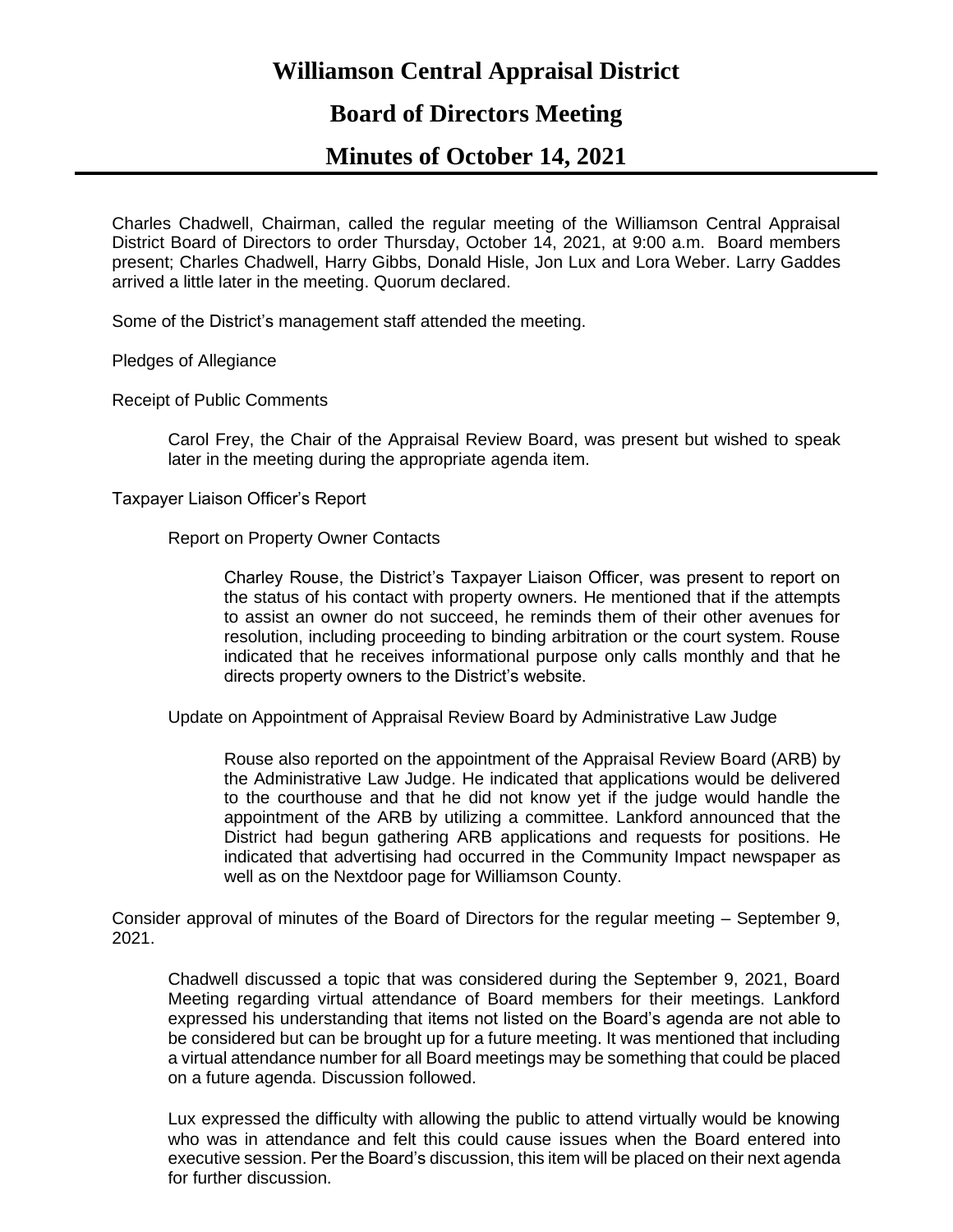Lux made a motion to approve the September 9, 2021, minutes as presented. Hisle seconded. The motion carried unanimously.

Consideration of Monthly Financials

The August 2021 financials and expenditures were reviewed and filed for audit.

Appraisal Review Board Secretary Duties & Pay

Per earlier in the meeting, the ARB Chair, Carol Frey, was in attendance to present a proposal to the Board. Frey reminded the members that the ARB Chair and Secretary are appointed by the county judge. She alerted the Board to the increase in duties for these positions due to the absence of one of the District's previous staff members. Frey indicated that the ARB Secretary handles the hearing recording, meeting minutes, and supplements, among other items. The Secretary also handles the scheduling of the ARB panels as well as coverage for an absent ARB member.

Frey mentioned that as the ARB Chair, she has greater access to the District's appraisal software, etc. for research purposes. This research had previously been done by District staff.

Gaddes arrived at 9:20 a.m.

Frey proposed that the ARB Secretary get an increase of per diem pay by \$15 per day for assistance with the extra duties that have been added to this position. The ARB pay rates were discussed. Lankford announced that not every ARB panel would be utilized every day and that most appraisal districts the size of the District have these duties done by the ARB. He indicated that this additional expense could be handled in the District's current budget since additional days that won't be used had been budgeted.

Lux moved to increase the Appraisal Review Board Secretary per diem pay by \$15 per day. Hisle seconded. The motion carried unanimously.

Chief Appraiser's Report

Items from 2021 Planning Session

Information regarding items from the District's 2021 Planning Session were distributed to the Board members. Lankford highlighted these statistics.

Lankford discussed the District's number of new improvements gained over the year and the incredible amount of work that had been accomplished. He discussed the change in the procedure over the years that had increased the District's productivity through the use of technology, and mentioned a video on the District's website showing how houses are measured.

Lankford also discussed the JustAppraised software that is used to scrape data from the County Clerk's website for new property deeds. He mentioned what a huge savings it had provided to the District to have these deeds match. Lankford announced that the District was part of a group of the first in the state to utilize this software. He also mentioned an API solution that allowed the automated entry of this data.

The extensive time savings of the District's new interactive voice response (IVR) system was discussed. Lankford announced that this system has assisted with the District's call volume with no lack of customer service.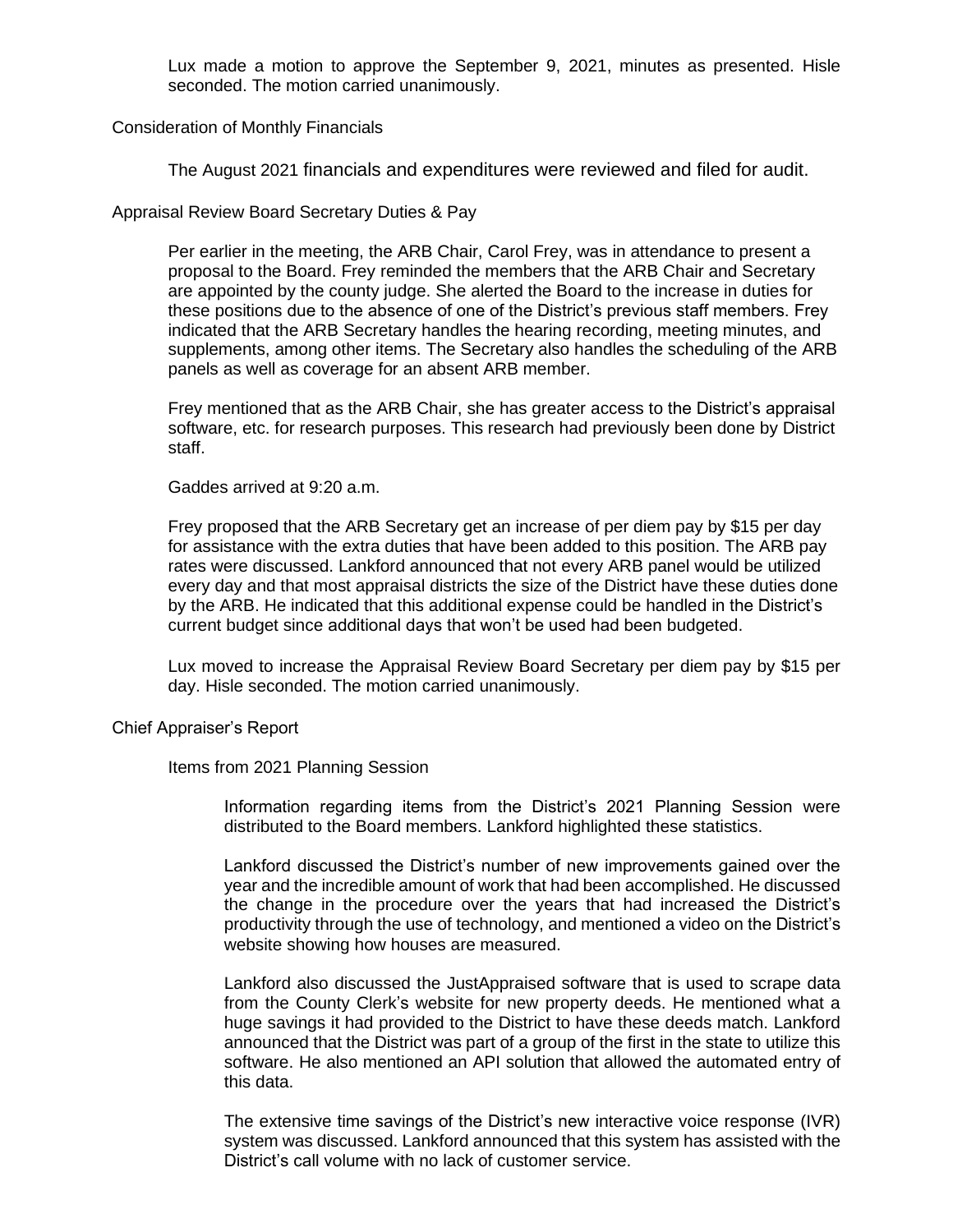Lankford reported that public information requests have been reduced greatly, due to the District being so transparent and the abundant information provided on the District's website, including the open data portal. This portal was discussed further; Lankford indicated that Open Assessment allows the District to utilize Socrata to provide information for the public.

Lankford announced that this was the first year for the District to value with the comparable sales grid. Tax agents did not receive the amount of reduction they had received in prior years because the valuation received in the appraisal notice was the same valuation they reviewed when they appeared for their hearing. Lankford indicated that over time, the agents are not seeing near the reductions they had and therefore are not making near the money. He felt this would make a huge impact in the future. Lankford informed the Board that the District was the first in the state to utilize this method and that it appears to be paying off.

#### WCAD Initiatives / WCAD Recognition

Lankford displayed the District's website. He mentioned the tax rate website where owners can see estimated taxes with the certified value. Gaddes announced that tax bills are now on the tax office website. Lankford reminded the members of the District's efforts for many years to educate the public and therefore reduce unnecessary phone calls and number of visitors and, in the end, save taxpayer dollars.

Lankford announced that the District had officially obtained 4.5 stars on Google Reviews, which, he mentioned, was by far better than the numbers of other government offices the District's size. He recognized the District's Customer Service staff for their outstanding job of assisting customers.

### WCAD Presentations

Lankford announced that he and Gibbs had presented at the Chief Appraiser Institute regarding Board of Director and Chief Appraiser relations. He indicated that this presentation had been very well received and mentioned that during that same conference he had spoken on customer service. He expressed his appreciation to Gibbs.

### Lawsuit, Arbitration and SOAH Reports

Lankford reviewed the lawsuit and arbitration reports. There were no State Office of Administrative Hearings (SOAH) on which to report. Chadwell requested an update to the lawsuit report to add a coding legend.

#### Board of Directors Election

Lankford announced that the next step in the Board election process was to receive nominations which are due back by October 15<sup>th</sup>, then ballots would be sent to the taxing units by the end of the month. He announced that votes would be due back by December 15<sup>th</sup>.